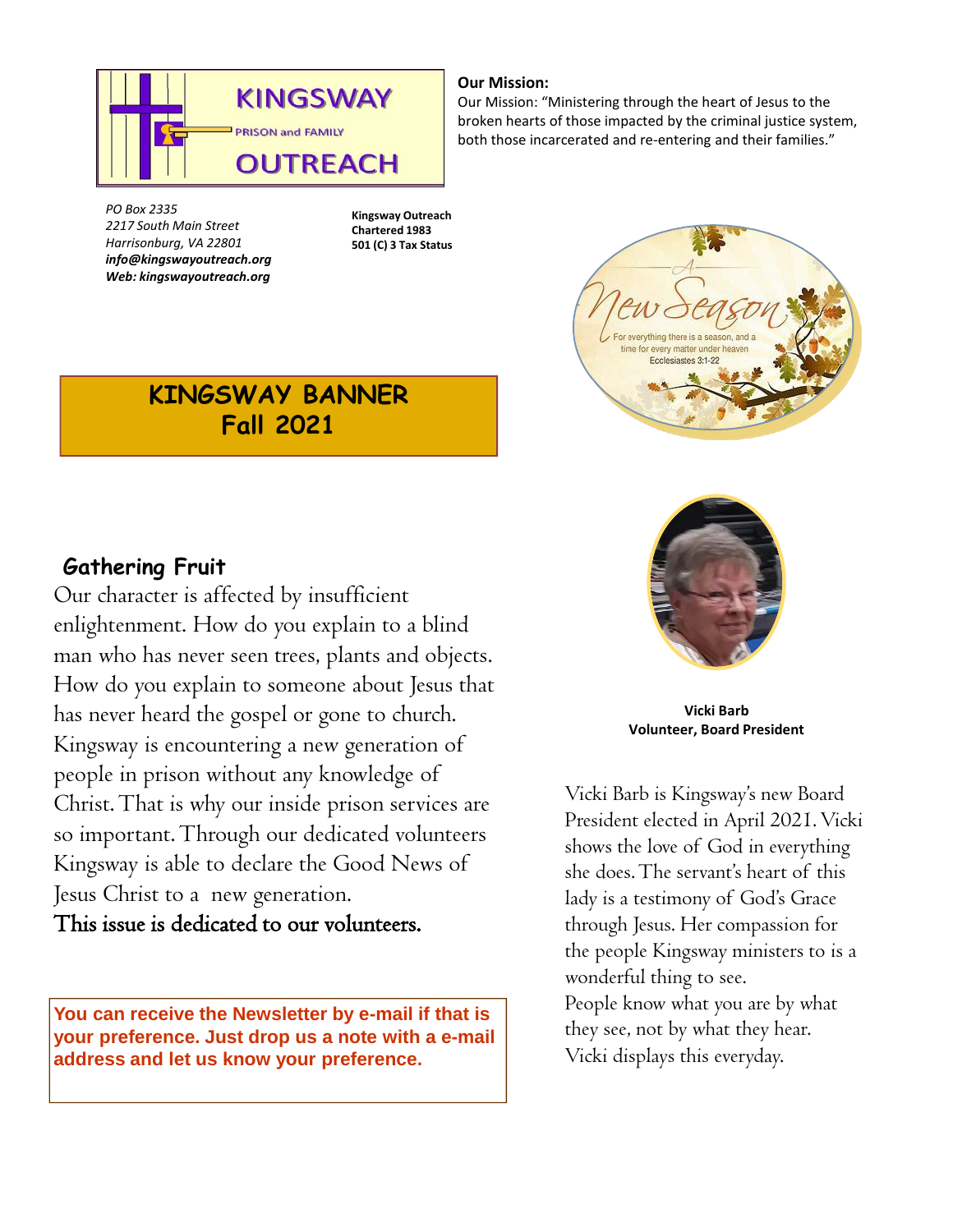

## **Mary's Volunteer Experience**

Mary Earman, a long-time volunteer for Kingsway Outreach, first heard about Kingsway from Bonnie Lough (one of our longest serving volunteers), a coworker at her soup kitchen. Bonnie invited Mary to help wrap gifts for the Apple Tree Program that year. Soon after, Bonnie told her about other

ways she could volunteer, including office work. Mary now does many important things for Kingsway, especially data entry, also sending birthday cards and keeping track of inmates whereabouts. She sends up to thirty cards per week. Mary is often touched by the thank you letters she receives, one time sending two cards to two different inmates with the same name. One of them wrote back expressing how the card she had sent came at just the right moment when his spirits were low and his faith was being tested. Mary remembers feeling the Power of God's hands reaching out through her to touch those who need His Healing Grace the most.



## **Pam's Christmas Story**

Pam Presgrave, a volunteer for Kingsway Prison and Family Outreach, recently visited Augusta Correctional Center during this past Christmas, personally handing out gift bags to the inmates. "It was an awesome and amazing experience to see the joy in their eyes and the heartfelt gratitude they

expressed," Pam recounted. The moment was extra special because it came at Christmastime when the absence of being around family and friends is especially hard to bare. It is moments like these that remind us just how important Kingsway's mission is and how we are truly making a difference in the lives of those incarcerated, letting them know they are not forgotten.

# **Spreading "The Way"**

As our society has become more secular, hope has decreased in our youth. This generation has been told they just evolved. They don't have a compass or anyone they have to answer to for their behavior. This creates a feeling of hopelessness and a desire not to push forward. Many people in prison have never heard of the Good News of Jesus Christ. There is a whole generation that is not familiar with the Bible. Kingsway mission is to share the Good News of Jesus Christ.

Whoever sows to please their flesh, from the flesh will reap destruction; whoever sows to please the Spirit, from the Spirit will reap *eternal life.* **Galatians 6:8**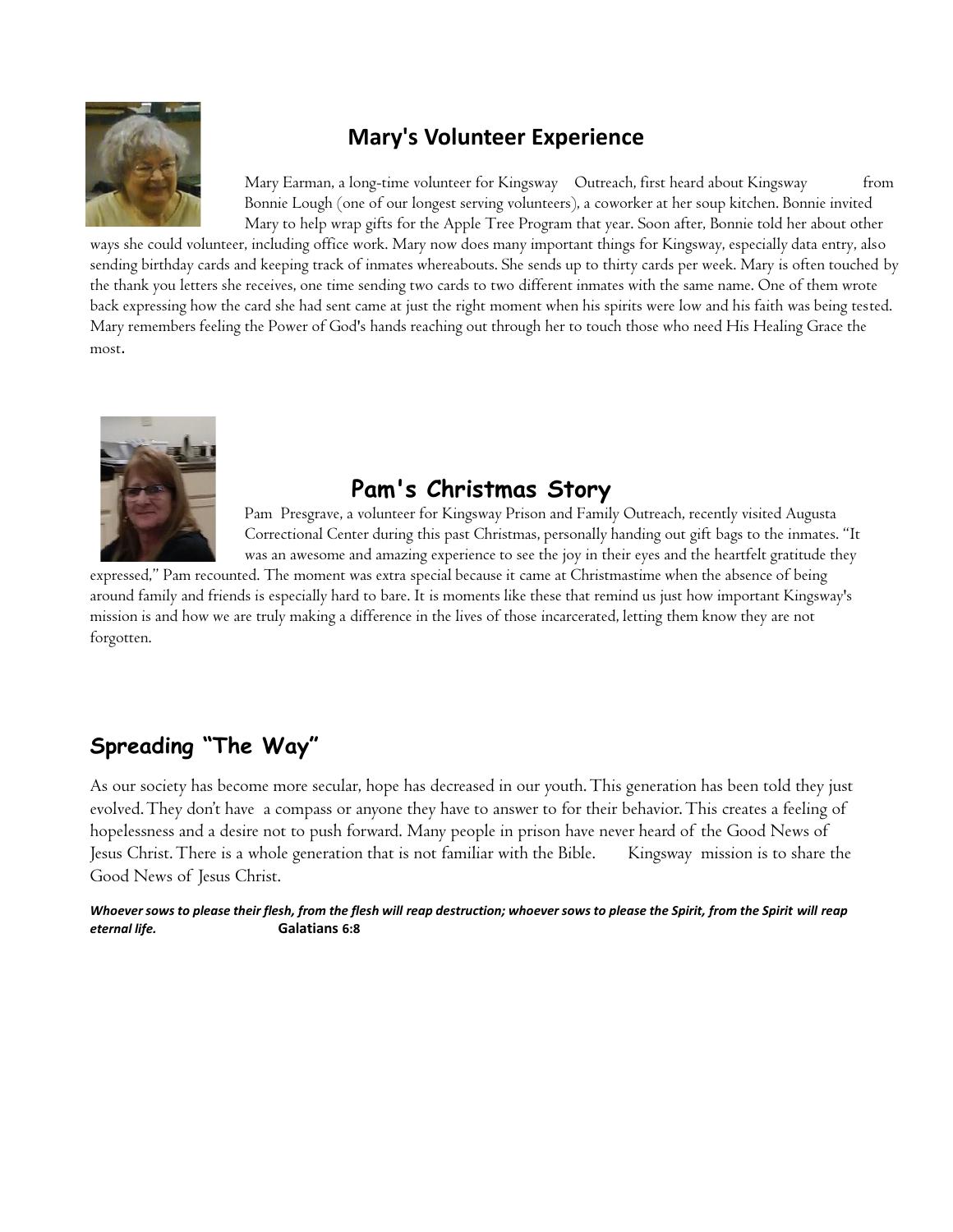# **Volunteers, Labors in the Field**

**Kingsway is sharing these stories of our volunteers to let our supporters know their dedication.ThankYou for giving unto the Lord.**

*I have planted, Apollos watered; but God gave the increase.* 

*I Corinthian 1:12*

#### **Christmas Programs**

The year is flying by Kingsway is already preparing for Christmas this year. Last year 2020 due to Covid things were very uncertain as to whether we were going to be able to have Inmate Christmas or The Apple Tree Program. Churches were closed and prisons and jails. God opened doors and made it possible for both programs to move forward. We also learned different time savings methods for both programs due to Covid restrictions.

For Kingsway's fast approaching Apple Tree Program, our project to make Christmas special for the children of inmates, we rely on the kindness and generosity of people just like you. We need monetary donations, unwrapped gifts for boys and girls appropriate for ages new born through 18 years old. In addition, Kingsway needs volunteers to box the presents and help with many other tasks associated with Apple Tree. Anyway you can assist us is much appreciated!

Around the Holiday Season, Kingsway also conducts our Inmate Christmas Program to provide those incarcerated with gifts. Cash donations would be appreciated for the notepads Kingsway can purchase the notepads cheaper from the distributor then you can buy them at the store.

We need donations of small, yellow or white notepads size must be 5" X 8" with a wide binding strip at top. Cash donation for chap-sticks, 6 0z plastic tube of toothpaste and yellow #2 pencils. We cannot accept twin packs of sharpened pencils or colored pencils. We will also need volunteers to fill paper bags with these items, as well as help to count and sort everything. Your kind donations and time are greatly valued



*5"x 8" Notepad with a wide binding strip at top* 

| <b>EXAMPLE</b> |  |
|----------------|--|
| of             |  |
| <b>NOTEPAD</b> |  |
|                |  |

#### **Christmas Programs 2020**

Last Year 2020 we were able to help 250+ children receive gifts through The Apple Tree Program. With Inmate Christmas Gifts some were received before Christmas others after Christmas due to restrictions. Inmate Christmas gifts and cards distributed 6,000.

Inside services were canceled last year but devotions were sent inside monthly. Birthday cards were also sent to inmates monthly. Individual correspondence answered

Re-entry cost went up due to Covid due to job lost and housing issues. Re-entry needs met when funds were available.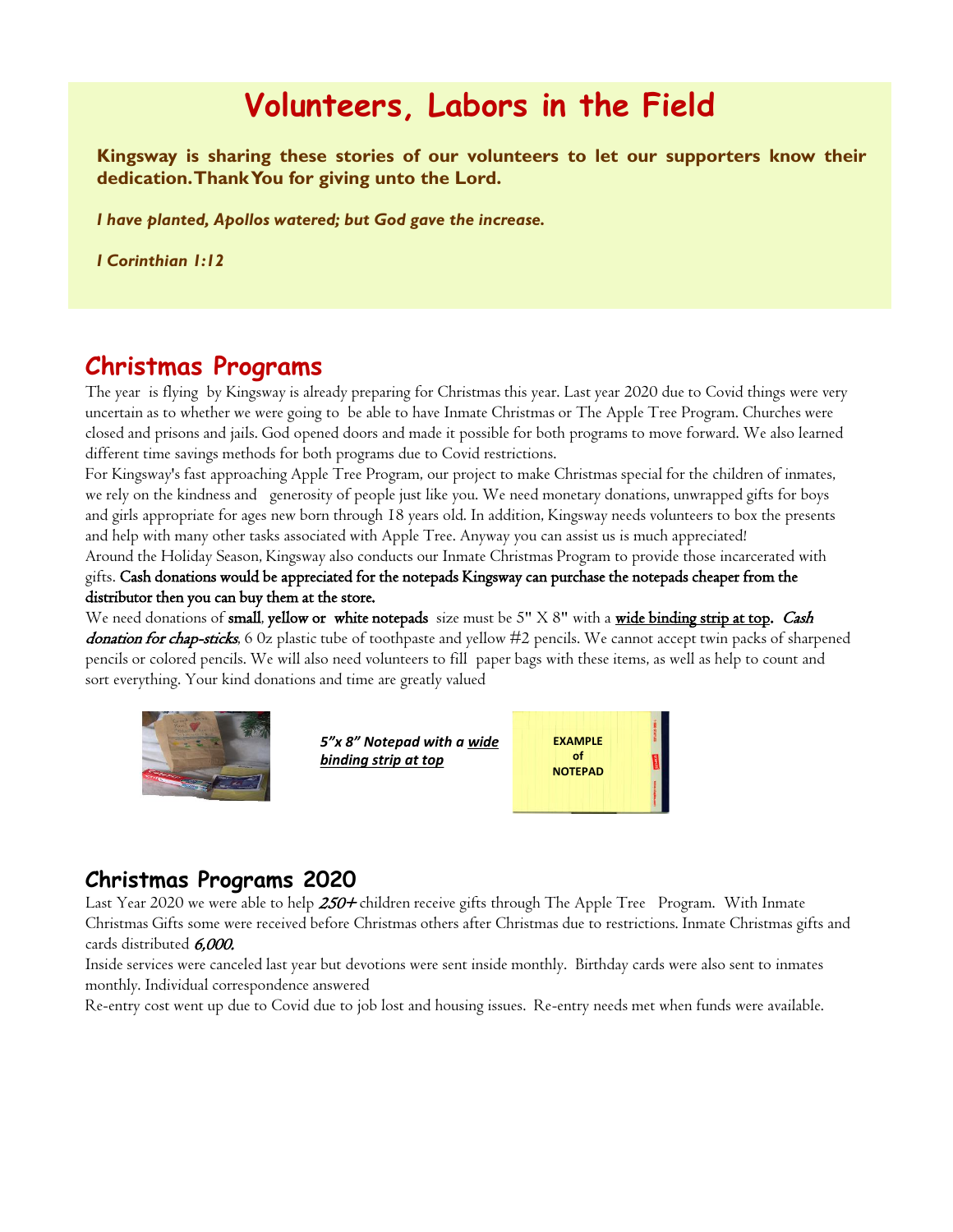

#### Have you ever had a day of Divine Appointments? Yesterday was one of those days. It started in the parking lot of the hotel with the meeting of Ritaand Julie. Rita retired from working in a prisonand Julie was an inmate. A Lesbian for twenty years and was born again in prison as a druggie and is now on a mission to go in and set others. free, as she was set free. Julie even witnessed and prayed for the Hindu owner of the hotel. Next, at the Creation Museum, meeting Pastor Frank Jennings! No relation to Louise, but they knew each other for years! After seeing them at every corner, finally recognition set in for all. He had been pushing his son in a wheelchair the entire time....made me think of that dad that ran with his son in a triathlon, pushing him as well in a

wheelchair, because it was something the son wanted to do and could never achieve it on his own. Just like when we strike out on our own, in our own ability, never realizing that we can't make it on our own until it is proven, and then asking for guidance and direction from the power that is above every other power, Jesus! Before leaving, we had prayer and continued on our journey in the museum. Meeting Betty, was such a joy! She had a smile on her face that didn't stop! She has been working at the museum since two weeks before it opened. She thinks about retiring but says, "New, not yet! It's too exciting here!" She loves to put a smile on people's faces! This gives her incentive to continue getting up in the morning. She may cut back to just 5 days a week, though. We ate at Bob Evans that evening. Our server was quite a person! She was very up front and whatever was thrown at her, she had a come-back. We prayed for her that evening and all she wanted was to be able to get home safely. Before we left, there was a couple sitting in the booth across from us, and they asked if we prayed for people who were not there in person. We said, absolutely! We were asked to pray for the brothers of the woman that they would come to know Jesus and do the right thing as they were lost. The next morning we went to the Ark! What an amazing day! First we went to the virtual encounter where everything was in 4-D! That was exhilarating! As we walked to the Ark we stopped and helped people take pictures in front of the Ark and met a gentleman and his son. Jimmy had spent 33 years inside and found Jesus there. Now it is his honor to introduce Jesus to others. His biggest desire is that his son, Bill, learn about Jesus and accept Him and find a job that suits him. As we were talking to Jimmy and Bill, Eric and his wife came up on us and asked us what prison ministry we were with and started talking with him. He had done 3 years and thanked us for what we were doing. His change came about from Rock of Ages Ministry in N. C. and Tenn. Although he was from P.A. Before leaving and embarking onto the Ark, we all prayed together, arm in arm. At the restaurant we ate at on site, a young couple came us to us and asked us about prison ministry. They had gotten close to going inside, but life changed and they went in another direction. Not away from church, but their vocation changed and they were on the road a lot in sales. I was not feeling well on Wednesday and Pappy and Sandy went to the Kentucky Horse Museum. Louise stayed with me, in case I needed something. That evening, we walked to Cracker Barrel for dinner. Our server was Ashley and was so sweet. We asked her if there were something we could pray for her for. Without hesitation, she replied, "That my son remain healthy. He is 5 years old." There are so many hurting in our world. We really need to stop and take the time to pray for all peoples

Vicky Barb

For Times, Locations and Upcoming Events go to our Web Site.

# kingswayoutreach.org

You Also Can Donate Securely Online at Our Web Site.